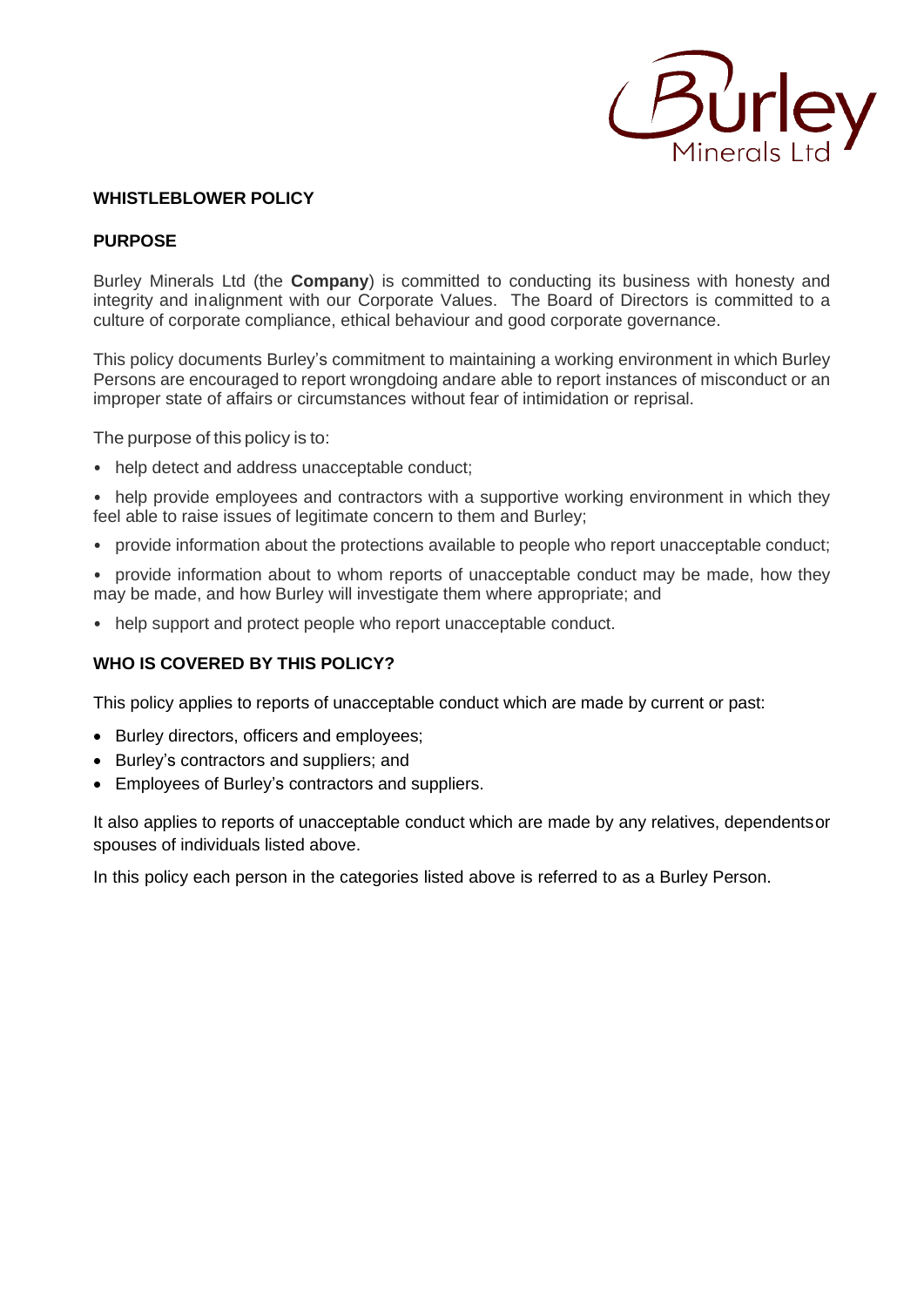

# **WHAT IS UNACCEPTABLE CONDUCT?**

Unacceptable conduct covered by this policy includes any conduct which:

• Is dishonest, fraudulent or corrupt;

• Is illegal, such as theft, drug sale or use, violence, harassment and intimidation, criminaldamage to property or other breaches of state or federal law;

• Is unethical, such as dishonesty altering company records or data, dishonestly altering records or documents parties or adopting questionable accounting practices;

• Is potentially damaging to a Burley Person, such as unsafe work practices, or substantially wasting of company resources;

- Is potentially damaging to Burley's reputation;
- May cause financial loss to Burley or be otherwise detrimental to Burley's interests;

• Poses a significant risk to public safety or the stability of, or confidence in, the financial system (whether or not it involves a breach of law);

• Involves engaging in or threatening to engage in detrimental conduct against a person who has made a report of unacceptable conduct, or is believed or suspected to have made, or be planning to make, a report of unacceptable conduct under this policy; or

• Relates to potential misconduct or an improper state of affairs or circumstances in relation to Burley.

Burley Persons must not deliberately make a false report. In order to qualify for protection under Australian whistleblower laws, a Burley Person making a report of unacceptable conduct must have reasonable grounds to suspect the unacceptable conduct.Wherever possible, they should include supporting information and evidence when making a report.

Unacceptable conduct does not include personal work-related grievances that are excluded from the whistleblower protections under the Corporations Act. These matters may be raised and reported in accordance with the Burley Grievance Resolution process, asapplicable.

This policy can be found on the Administration Corporate Governance System or via the Burley HR Manager.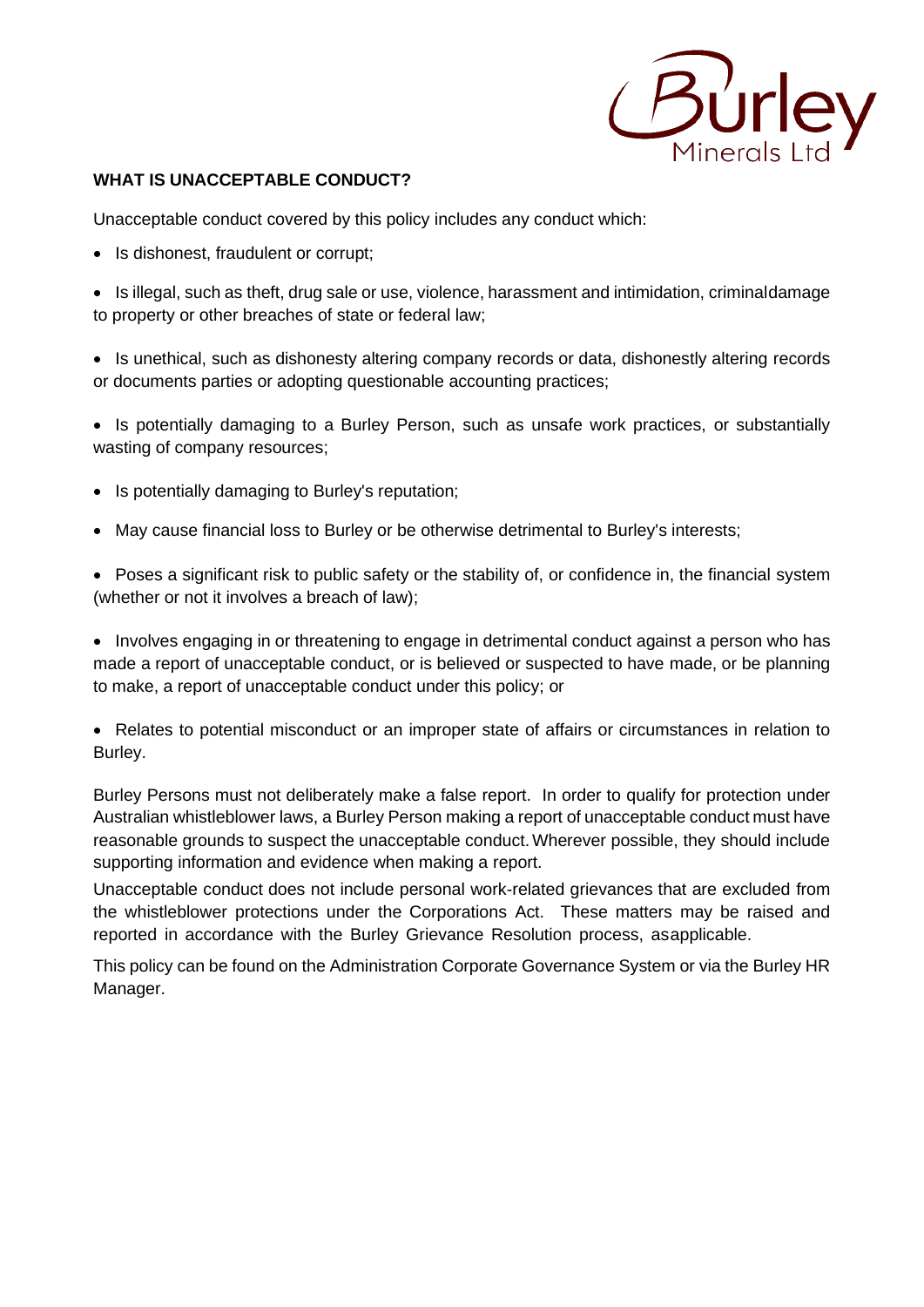

# **REPORTING UNACCEPTABLE CONDUCT**

A whistleblower must act in good faith and do their best to ensure that there is a reasonable basis for making a report of reportable conduct. However, it is not the whistleblower's responsibility to investigate or prove a case of reportable conduct.

It is expected that a whistleblower will be able to resolve most concerns or queries relating to reporting conduct by discussing the matter with their direct manager.

Managers are required to make reports of reportable conduct to the Whistleblower Officer, who has specific and exclusive responsibility to investigate all reports of reportable conduct.

If a whistleblower is not comfortable speaking to their Manager, or are not satisfied with their response to the whistleblower's report, the whistleblower may report directly to the Whistleblower Officer. If the matter concerns the Whistleblower Officer, they should contact the Group's Company Secretary or a Board Member.

### **WHISTLEBLOWER OFFICER**

The key responsibility of the Whistleblower Officer is to ensure that a whistleblower does notsuffer adverse action from their complaint and to ensure the investigation of the substance of any complaint regarding reportable conduct to determine whether there is evidence in support of the conduct raised, or to refute the report made.

The Whistleblower Officer has direct, unfettered access to independent financial, legal and operational advice as required for the purposes of effectively carrying out the role.

The Whistleblower Officer also has a direct line of reporting to the Chairman.

The current Whistleblower Officer and contact details are as follows:

Bryan Dixon Non-Executive Director

Level 3/30 Richardson Street West Perth WA 6005 Tel: 0422 930 724 Email: Bryandixon7@outlook.com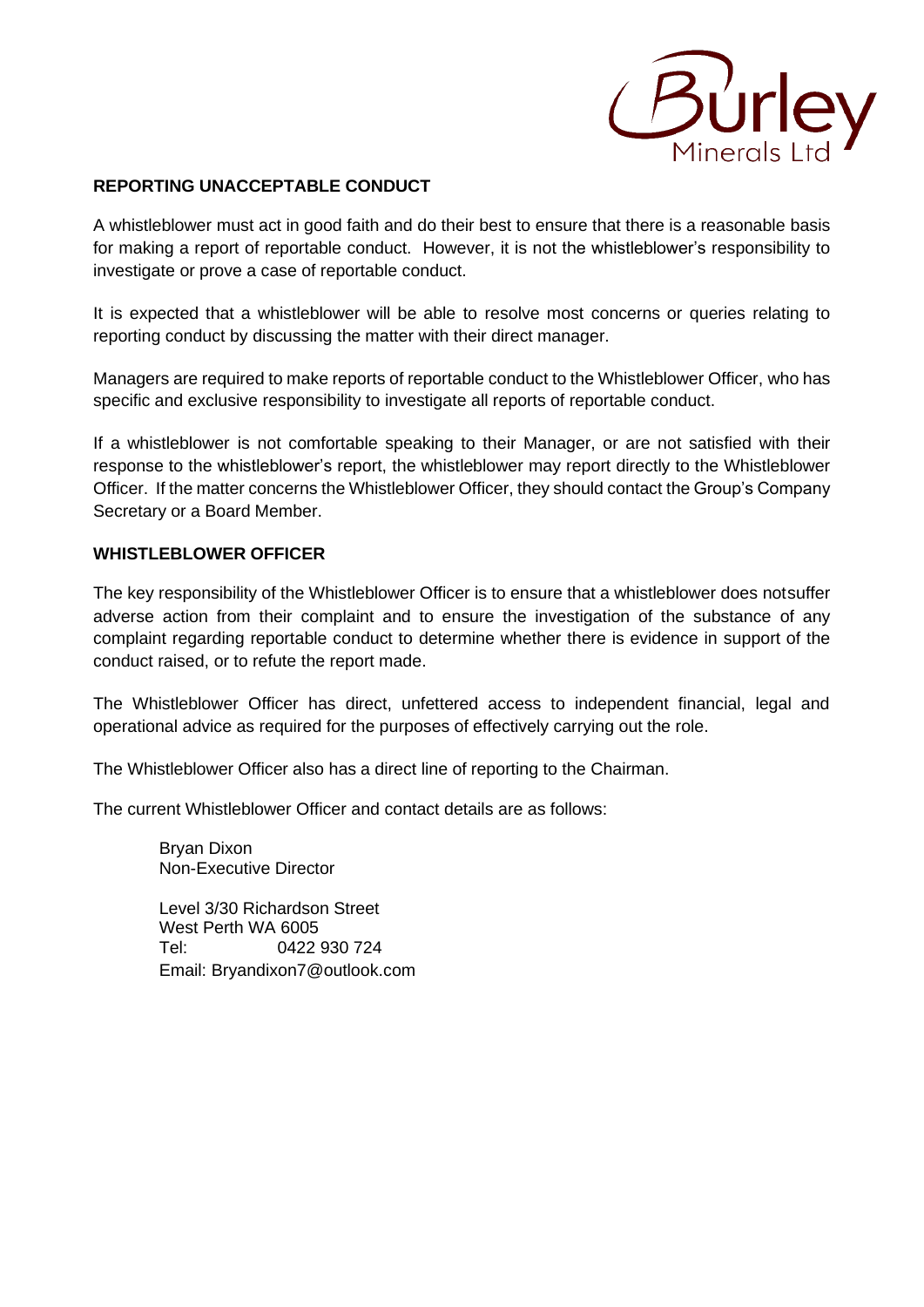

### **INVESTIGATION PROCEDURES**

A Burley Person who in good faith has material concerns regarding any misconductwhich falls under this policy, should make a disclosure to the Whistleblower Officer as soon as is possible or practicable, but in any case, within 14 calendar days of becoming aware of the misconduct.

The Whistleblower Officer will conduct a preliminary investigation into all matters reported under this policy as soon as possible after the matter has been reported.

Following the preliminary investigation, the whistleblower will decide whether it is appropriate to inform the Company Secretary and Board of the misconduct, so that a formal investigationinto the matter may be initiated. Where an immediate formal investigation is considered necessary, the Company Secretary, Managing Director or Board as appropriate will designate an investigator. Internal and external resources may be used in the investigation as appropriate in the circumstances.

The designated investigator(s) has/have the right to call for any information or document and/or interview with any Company personnel or other person(s), for the purpose of conducting an investigation under this Whistleblower Policy. All reasonable efforts will be made to protect the whistleblower's identity, subject to legal or regulatory obligations.

An investigation report should be presented by the designated investigator(s) after completionof the investigation and submitted to the Managing Director, Chairman or Board member as appropriate.

Based on the finding of the investigation, the Managing Director, Chairman or Board membershall determine any follow-up action(s) to be taken, including giving instructions to rectify anycontrol weakness/deficiency noted. Appropriate steps may be taken to close the case if no adverse finding is made.

Where appropriate, the Company will provide feedback to the whistleblower regarding the investigation's progress and outcome.

The investigation will be conducted in an objective and fair manner and as is reasonable and appropriate having regard to the nature of the reportable conduct and the circumstances.

#### **PROTECTION OF WHISTLEBLOWERS**

A submission regarding a Concern may be made by a Burley Person without fear of dismissal, disciplinary action or retaliation of any kind.

The Company will not discharge, discipline, demote, suspend, threaten or in any manner discriminate against any Burley Person who submits in good faith a Concern or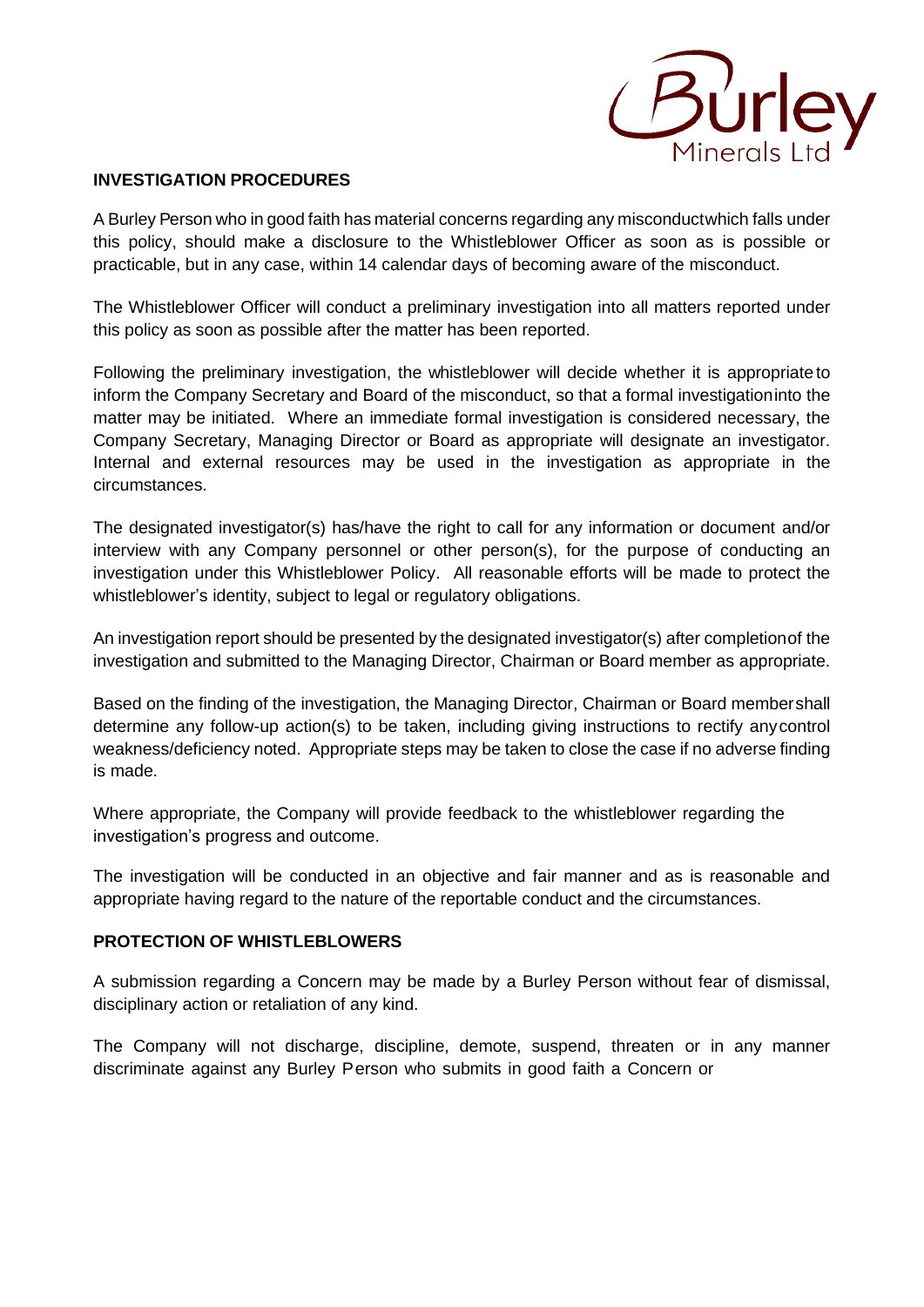

provides assistance to management, the Company's auditor, or any other person or group, including any governmental, regulatory or law enforcement body, investigating a Concern.

"Good faith" does not mean that the person submitting the Concern has to be right, but it doesmean that a person believes that he or she is providing truthful information.

The Company is committed to ensuring confidentiality in respect of all matters raised under this policy and that those who make a report acting on reasonable grounds are treated fairlyand do not suffer any disadvantage.

Subject to compliance with legal requirements, upon receiving a report under this Policy, the Company will not, nor will any supervisor, manager or Whistleblower Officer, disclose any particulars that would suggest or reveal the identity of a whistleblower without first obtainingtheir consent. If they consent, any information disclosed will be on a strictly confidential basisto those who have a genuine need to know. Any disclosure without a whistleblower's consent will be a breach of this policy.

A Burley Person who is subjected to detrimental treatment as a result of making a report on reasonable grounds under this policy should inform a senior manager or Board Member immediately.

All files and records created from an investigation will be retained under strict security. Unauthorised release of information to someone not involved in the investigation (other thansenior managers or directors who are not the subject of the disclosure and need to know to take appropriate action, or for corporate governance purposes) will be a breach of this policy.

Whistleblowers are assured that a release of information in breach of this policy will be regarded as a serious matter and will be dealt with under the Company's disciplinary procedures.

The Corporations Act 2001 (Cth) provides additional protection in relation to reporting of a possible contravention of the Corporations Act and the Australian Securities & Investments Commission (ASIC) Act by the Company or its employees.

Further information can be found on the ASIC website in particular by following the linksbelow:

<http://asic.gov.au/about-asic/asic-investigations-and-enforcement/whistleblowing/> http://asic.gov.au/about-asic?asic-investigations-and-enforcement/whistleblowing/guidance-forwhistleblowers/